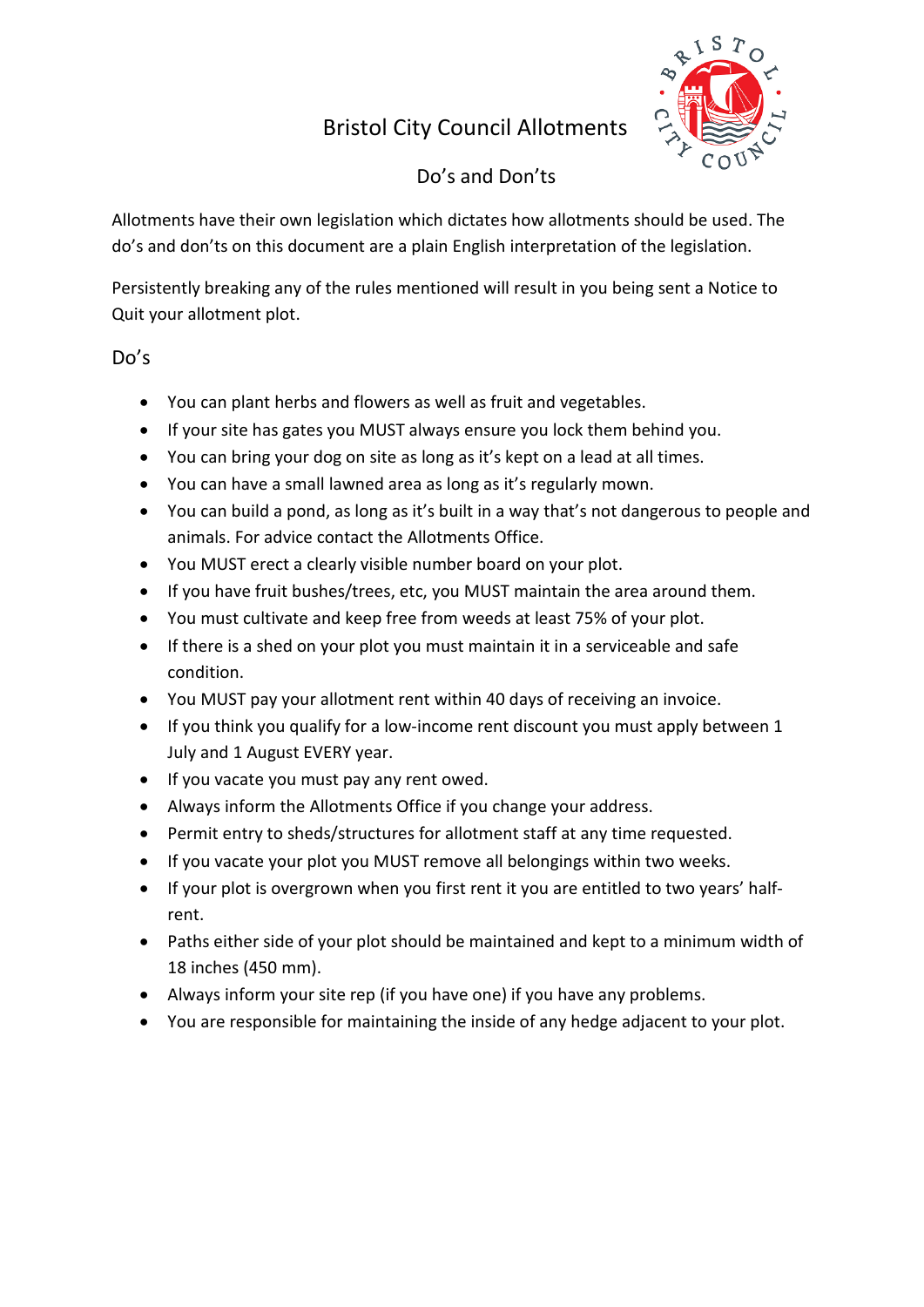### Dont's

- You are not allowed to sublet your plot.
- You are not allowed to use your plot for any trade or business.
- You are not allowed to bring onto or use carpets on allotment plots.
- You must get permission from the Allotments Office if you wish to erect sheds, greenhouses, etc, or if you wish to plant dwarf rootstock fruit trees, or if you keep chickens, bees or rabbits on your plot.
- You are not allowed to bring rubbish onto the site (if you do you will be charged for its removal).
- You are not allowed to block communal pathways/haulingways.
- You are not allowed to wash crops or tools in water troughs.
- You are not allowed to use a hosepipe or a sprinkler to water crops.
- You are not allowed to have smoky bonfires that cause a nuisance, or leave fires unattended.
- You are not allowed to stay overnight on your allotment plot.
- You are not allowed to cause a nuisance to other plot holders or neighbouring householders – nuisance could include bad language, getting drunk, playing loud music, racist language, etc.
- You or your children are not allowed to go onto other people's plots unless they have given you permission to do so.
- You are not allowed to dig up paths between plots.
- You are not allowed to move city council sheds unless given permission by the Allotments Office.
- You are not allowed to use any form of harassment or violence on-site, be it physical or verbal.
- You are not allowed to let your dog stray onto or foul other plots or paths/haulingways.
- You are not allowed to transfer your tenancy if your site has a waiting-list.
- You are not allowed to give your key to other people or allow them to visit your plot unsupervised.
- You are not allowed to bring firearms onto allotment sites.
- You are not allowed to keep cockerels, pigs, sheep or horses on allotment plots hens, bees and rabbits may be kept if permission is granted by the Allotments Office.